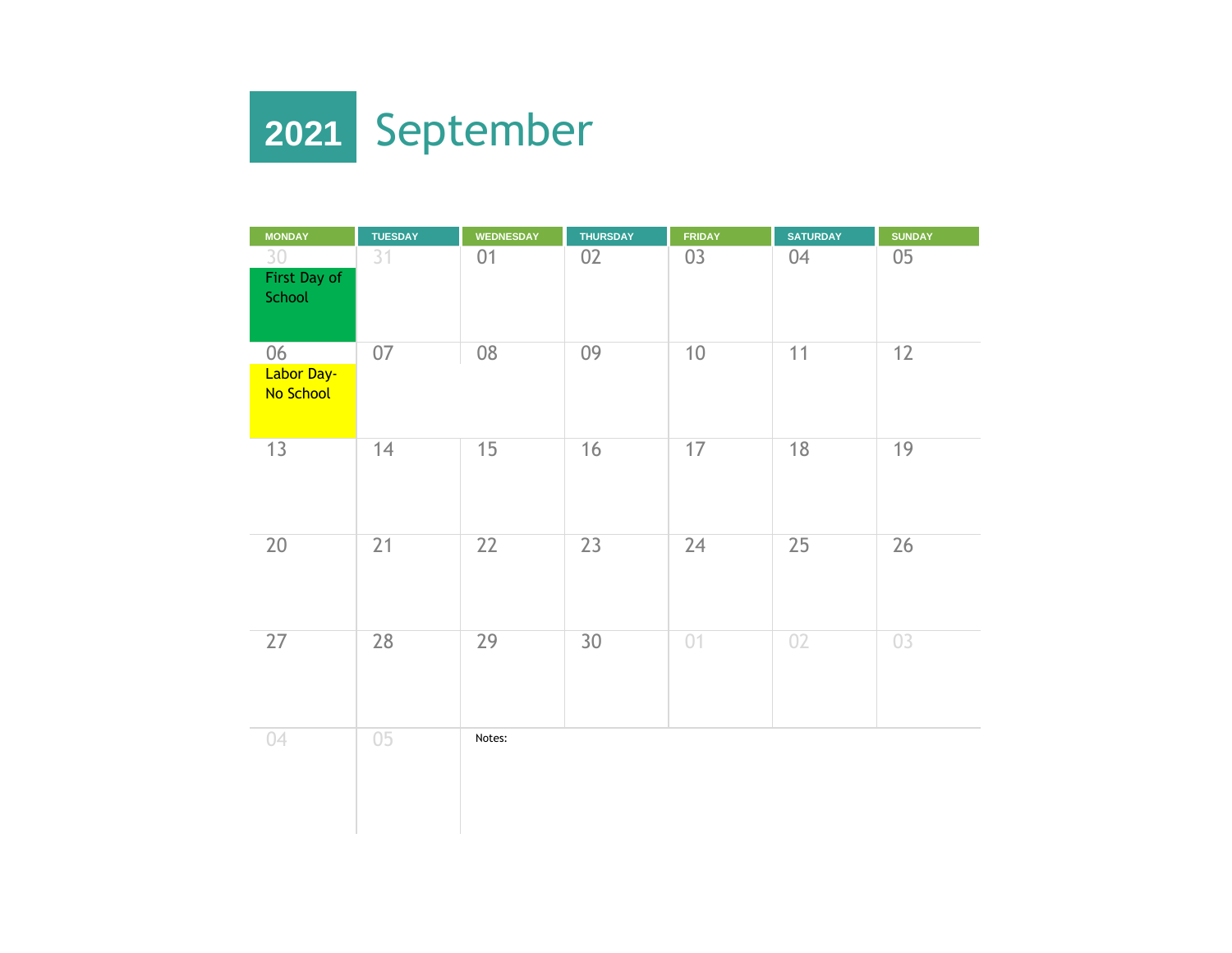

| <b>MONDAY</b> | <b>TUESDAY</b> | <b>WEDNESDAY</b> | <b>THURSDAY</b>                      | <b>FRIDAY</b>                 | <b>SATURDAY</b> | <b>SUNDAY</b> |
|---------------|----------------|------------------|--------------------------------------|-------------------------------|-----------------|---------------|
| 27            | 28             | 29               | 30                                   | 01                            | 02              | 03            |
| 04            | 05             | 06               | 07                                   | 08                            | 09              | 10            |
| 11            | 12             | 13               | 14                                   | 15                            | 16              | 17            |
| 18            | 19             | 20               | 21                                   | 22                            | 23              | 24            |
| 25            | 26             | 27               | 28<br><b>Costume</b><br><b>Party</b> | 29<br>Costume<br><b>Party</b> | 30              | 31            |
| 01            | 02             | Notes:           |                                      |                               |                 |               |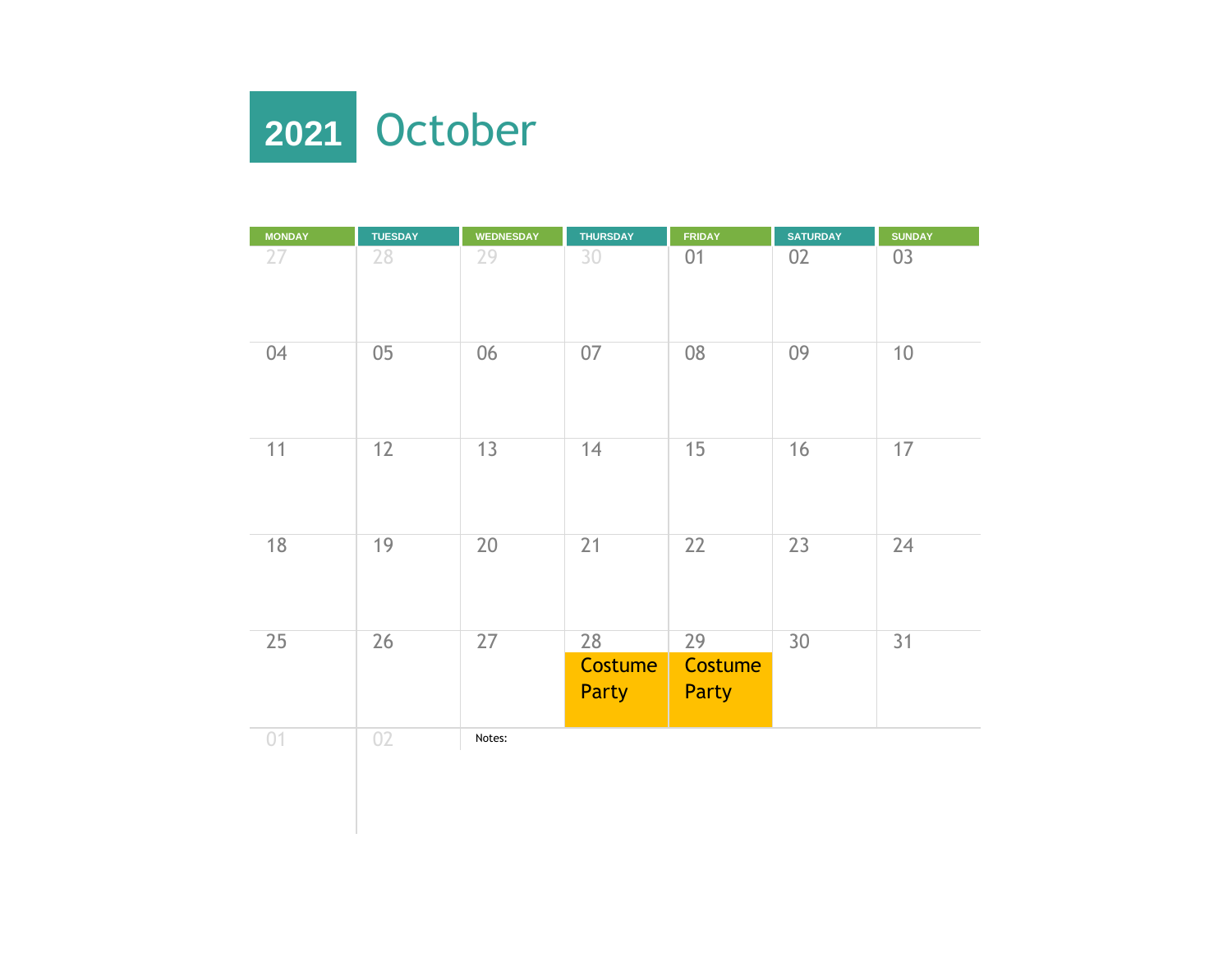

| <b>MONDAY</b> | <b>TUESDAY</b> | <b>WEDNESDAY</b> | <b>THURSDAY</b> | <b>FRIDAY</b>                                                         | <b>SATURDAY</b> | <b>SUNDAY</b> |
|---------------|----------------|------------------|-----------------|-----------------------------------------------------------------------|-----------------|---------------|
| 01            | 02             | 03               | 04              | 05                                                                    | 06              | 07            |
| 08            | 09             | 10               | 11              | 12<br><b>3pm Close</b><br><b>Parent Teacher</b><br><b>Conferences</b> | 13              | 14            |
| 15            | 16             | 17               | 18              | 19                                                                    | 20              | 21            |
| 22            | 23             | $\overline{24}$  | 25              | 26<br>No School: Thanksgiving<br><b>Break</b>                         | 27              | 28            |
| 29            | 30             | 01               | 02              | 03                                                                    | 04              | 05            |
| 06            | 07             | Notes:           |                 |                                                                       |                 |               |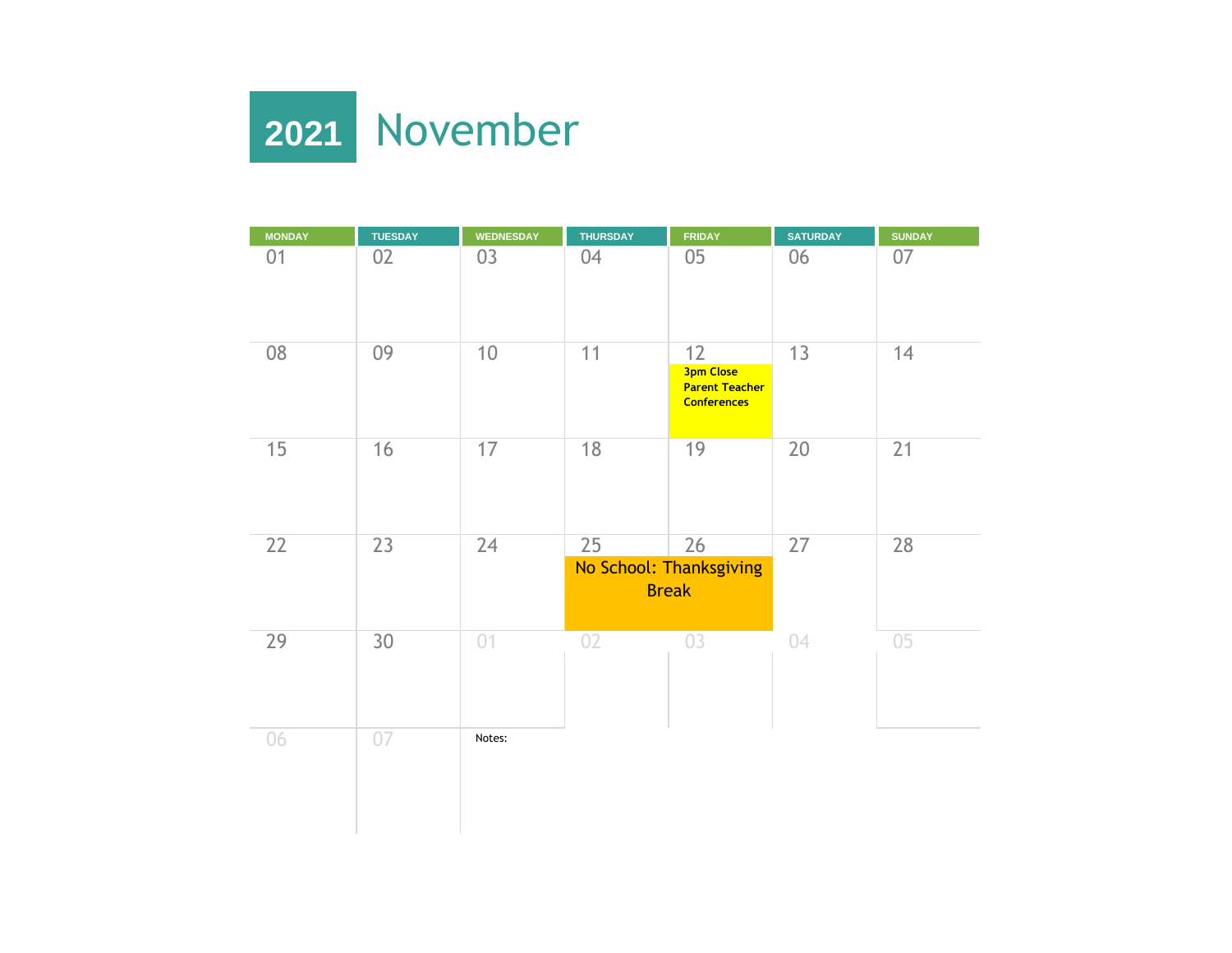

| <b>MONDAY</b> | <b>TUESDAY</b>                   | <b>WEDNESDAY</b> | <b>THURSDAY</b>                                                  | <b>FRIDAY</b>                                              | <b>SATURDAY</b> | <b>SUNDAY</b> |
|---------------|----------------------------------|------------------|------------------------------------------------------------------|------------------------------------------------------------|-----------------|---------------|
| 29            | 30                               | 01               | 02                                                               | 03                                                         | 04              | 05            |
| 06            | 07                               | 08               | 09                                                               | 10                                                         | 11              | 12            |
| 13            | 14                               | 15               | 16                                                               | 17                                                         | 18              | 19            |
| 20            | 21                               | 22               | 23<br>Early close at<br>5:45pm for Staff<br><b>Holiday Party</b> | 24<br><b>Happy</b><br><b>Holidays: No</b><br><b>School</b> | 25              | 26            |
| 27            | 28                               | 29               | 30                                                               | 31                                                         | 01              | 02            |
|               | <b>Happy Holidays: No School</b> |                  |                                                                  |                                                            |                 |               |
| 03            | 04                               | Notes:           |                                                                  |                                                            |                 |               |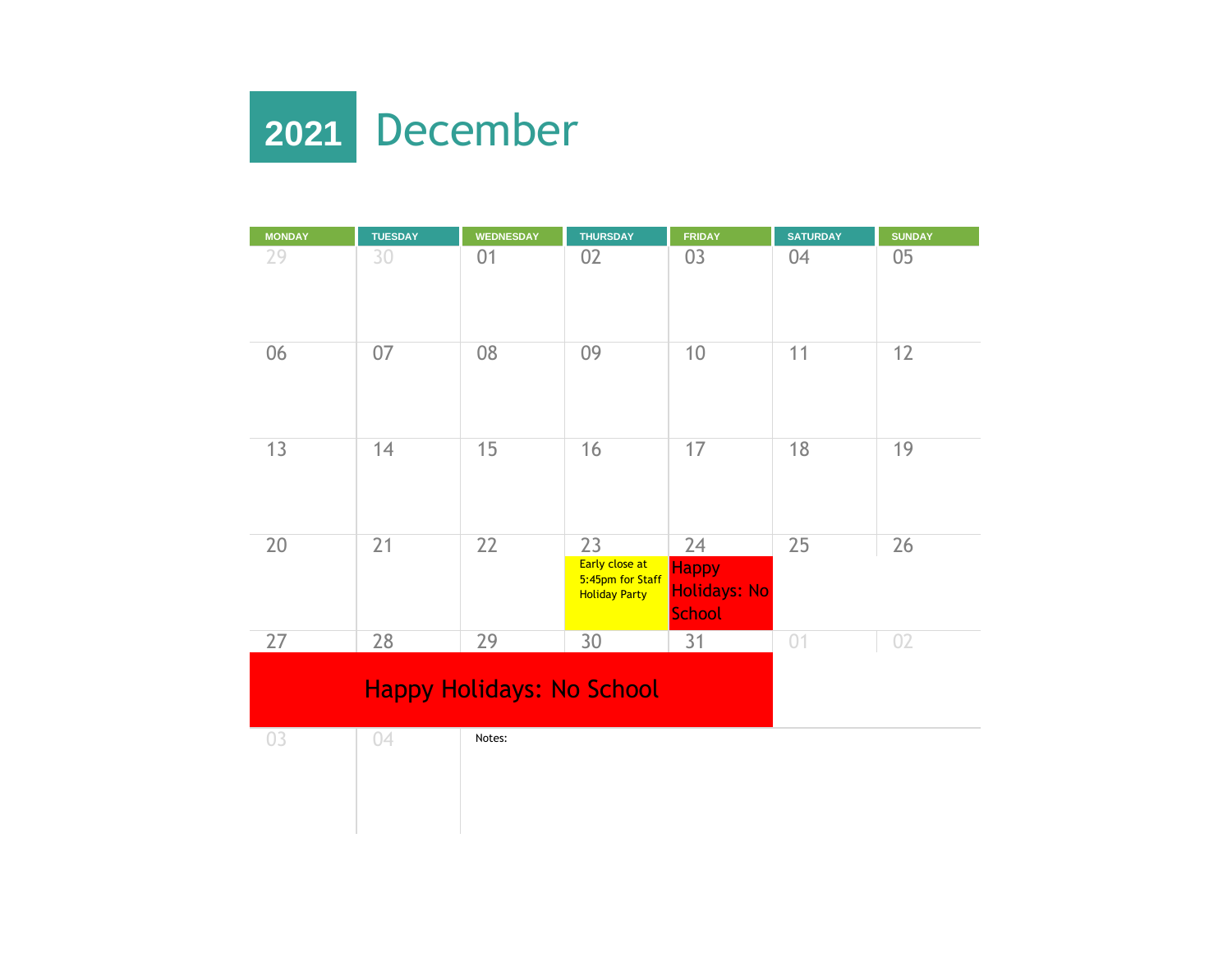

| <b>MONDAY</b>                   | <b>TUESDAY</b> | <b>WEDNESDAY</b>                | <b>THURSDAY</b>                                            | <b>FRIDAY</b> | <b>SATURDAY</b>                                      | <b>SUNDAY</b> |
|---------------------------------|----------------|---------------------------------|------------------------------------------------------------|---------------|------------------------------------------------------|---------------|
| 27                              | 28             | 29                              | 30                                                         | 31            | 01                                                   | 02            |
|                                 |                |                                 |                                                            |               | <b>Happy New</b><br><b>Year: No</b><br><b>School</b> |               |
|                                 |                |                                 |                                                            |               |                                                      |               |
| 03                              | 04             | 05                              | 06                                                         | 07            | 08                                                   | 09            |
| <b>School</b><br><b>Resumes</b> |                |                                 |                                                            |               |                                                      |               |
| 10                              | 11             | 12                              | 13                                                         | 14            | 15                                                   | 16            |
| 17                              | 18             | 19                              | 20                                                         | 21            | 22                                                   | 23            |
| 24                              | 25             | 26                              | 27                                                         | 28            | 29                                                   | 30            |
| 31                              | 01             | Notes:<br>by February 01, 2022. | Enrollment for 2022-23 School Year and 2023 Summer are due |               |                                                      |               |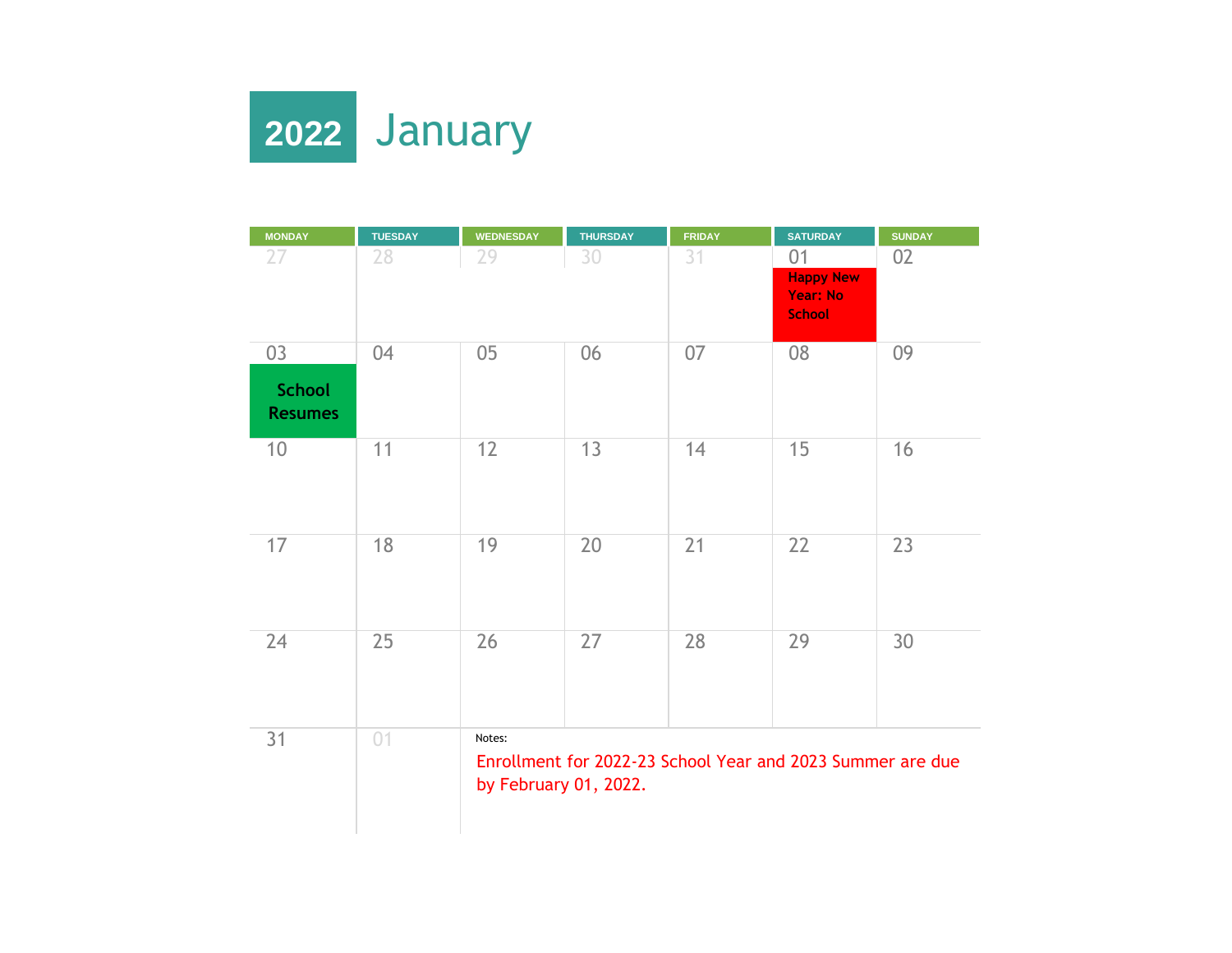

| <b>MONDAY</b>                                                      | <b>TUESDAY</b>                                                                                           | <b>WEDNESDAY</b> | <b>THURSDAY</b> | <b>FRIDAY</b> | <b>SATURDAY</b> | <b>SUNDAY</b> |
|--------------------------------------------------------------------|----------------------------------------------------------------------------------------------------------|------------------|-----------------|---------------|-----------------|---------------|
| 31                                                                 | 01<br>02<br><b>Enrollment forms Due and</b><br>Kindergarten Registration documents<br>must be sumbitted. |                  | 03              | 04            | 05              | 06            |
| 07                                                                 | 08                                                                                                       | 09               | 10              | 11            | 12              | 13            |
| 14                                                                 | 15                                                                                                       | 16               | 17              | 18            | 19              | 20            |
| <b>Valentines</b><br><b>Parties</b>                                | <b>Valentines</b><br><b>Parties</b>                                                                      |                  |                 |               |                 |               |
| 21<br><b>Early Close</b><br><b>3pm Teacher</b><br><b>Trainings</b> | 22                                                                                                       | 23               | 24              | 25            | 26              | 27            |
| 28                                                                 | 01                                                                                                       | 02               | 03              | 04            | 05              | 06            |
| 07                                                                 | 08                                                                                                       | Notes:           |                 |               |                 |               |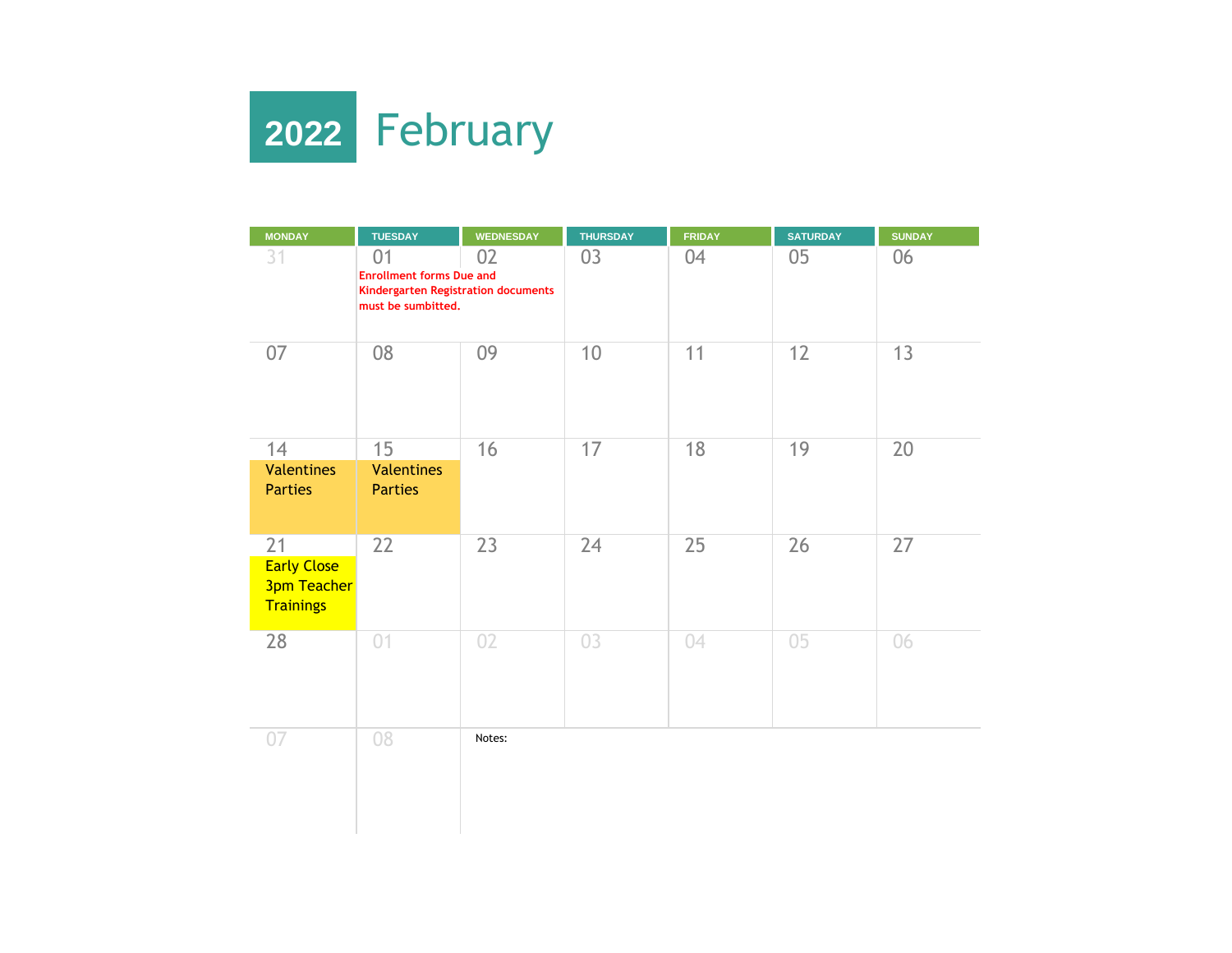

| <b>MONDAY</b> | <b>TUESDAY</b> | <b>WEDNESDAY</b> | <b>THURSDAY</b> | <b>FRIDAY</b> | <b>SATURDAY</b> | <b>SUNDAY</b> |
|---------------|----------------|------------------|-----------------|---------------|-----------------|---------------|
| 28            | 01             | 02               | 03              | 04            | $05\,$          | 06            |
| $07$          | 08             | 09               | 10              | 11            | 12              | 13            |
| 14            | 15             | $16$             | 17              | 18            | 19              | 20            |
| 21            | 22             | 23               | 24              | 25            | 26              | 27            |
| 28            | 29             | 30               | 31              | 01            | 02              | 03            |
| 04            | 05             | Notes:           |                 |               |                 |               |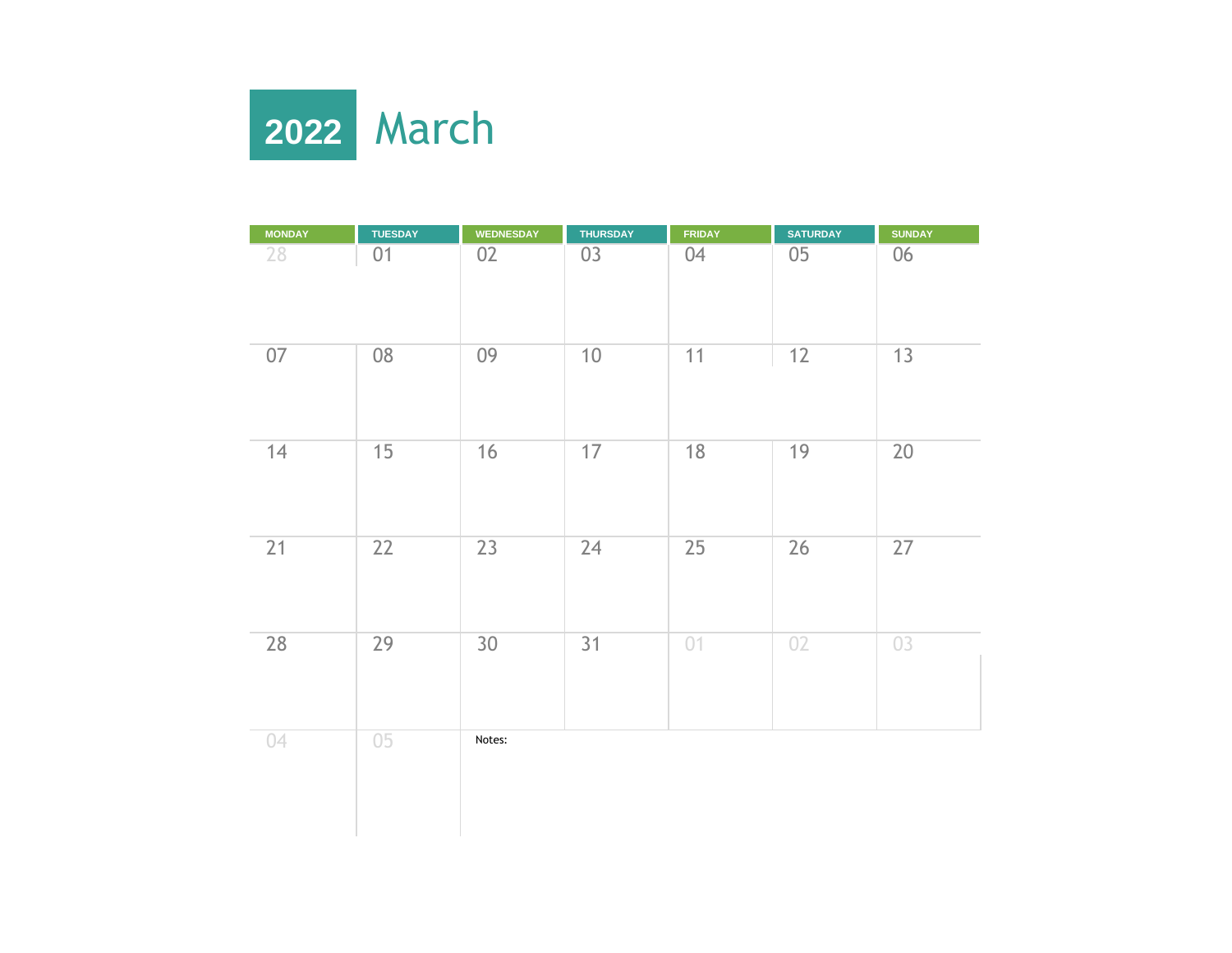

| <b>MONDAY</b> | <b>TUESDAY</b>                        | <b>WEDNESDAY</b> | <b>THURSDAY</b> | <b>FRIDAY</b> | <b>SATURDAY</b>         | <b>SUNDAY</b> |
|---------------|---------------------------------------|------------------|-----------------|---------------|-------------------------|---------------|
| 28            | 29                                    | 30               | 31              | 01            | 02                      | 03            |
| 04            | $05\,$                                | 06               | 07              | 08            | 09                      | 10            |
| 11            | 12                                    | 13               | 14              | 15            | 16                      | 17            |
|               |                                       |                  |                 |               | No School: Spring Break |               |
| 18            | 19<br><b>School</b><br><b>Resumes</b> | 20               | 21              | 22            | 23                      | 24            |
| 25            | 26                                    | 27               | 28              | 29            | 30                      | 01            |
| 02            | 03                                    | Notes:           |                 |               |                         |               |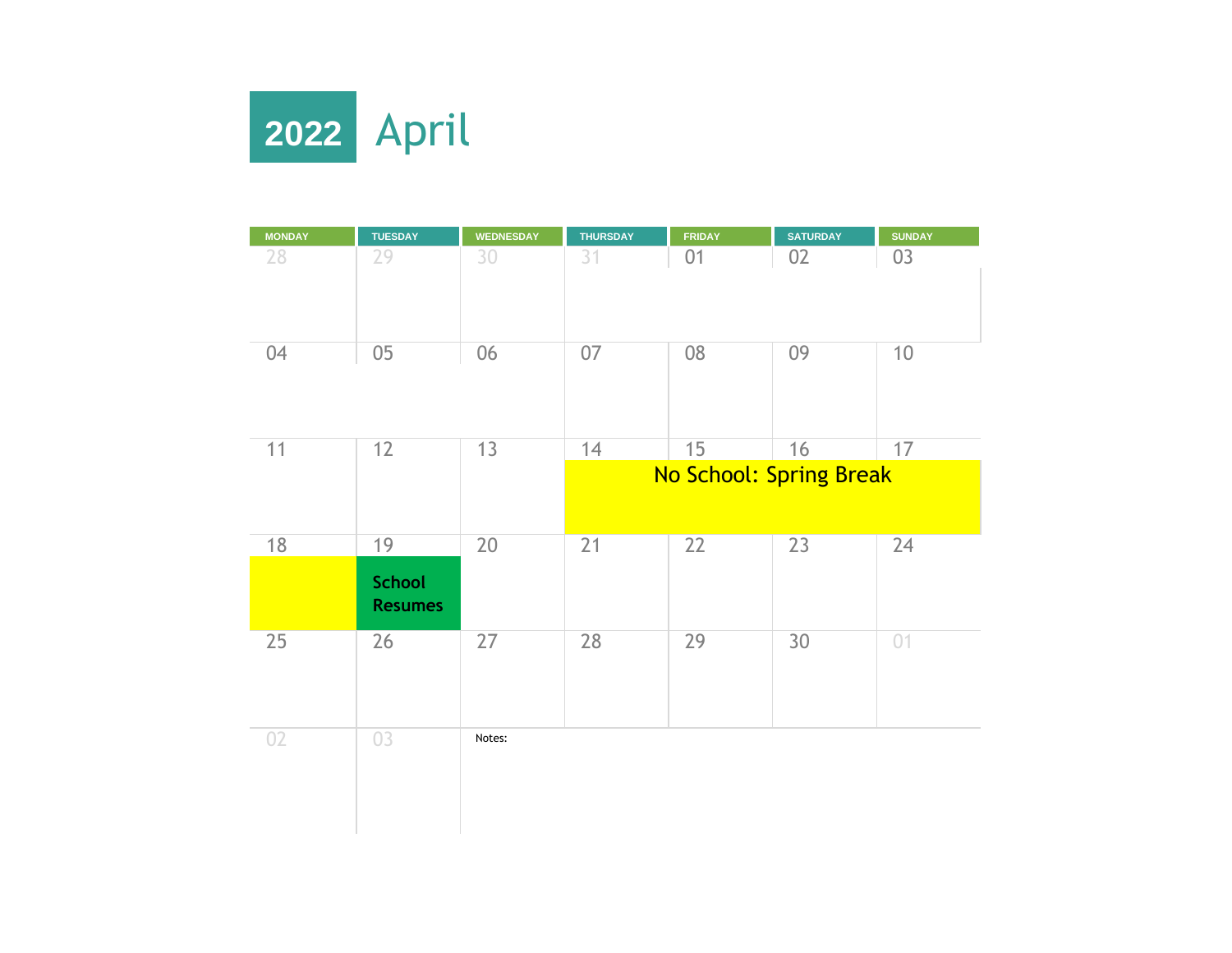

| <b>MONDAY</b>                       | <b>TUESDAY</b> | <b>WEDNESDAY</b> | <b>THURSDAY</b> | <b>FRIDAY</b> | <b>SATURDAY</b> | <b>SUNDAY</b>   |
|-------------------------------------|----------------|------------------|-----------------|---------------|-----------------|-----------------|
| 25                                  | 26             | 27               | 28              | 29            | 30              | 01              |
| 02                                  | 03             | 04               | 05              | 06            | 07              | 08              |
| 09                                  | 10             | 11               | 12              | 13            | 14              | 15              |
| 16                                  | 17             | 18               | 19              | 20            | 21              | $\overline{22}$ |
| 23                                  | 24             | 25               | 26              | 27            | 28              | 29              |
| 30<br>Memorial<br>Day: No<br>School | 31             | Notes:           |                 |               |                 |                 |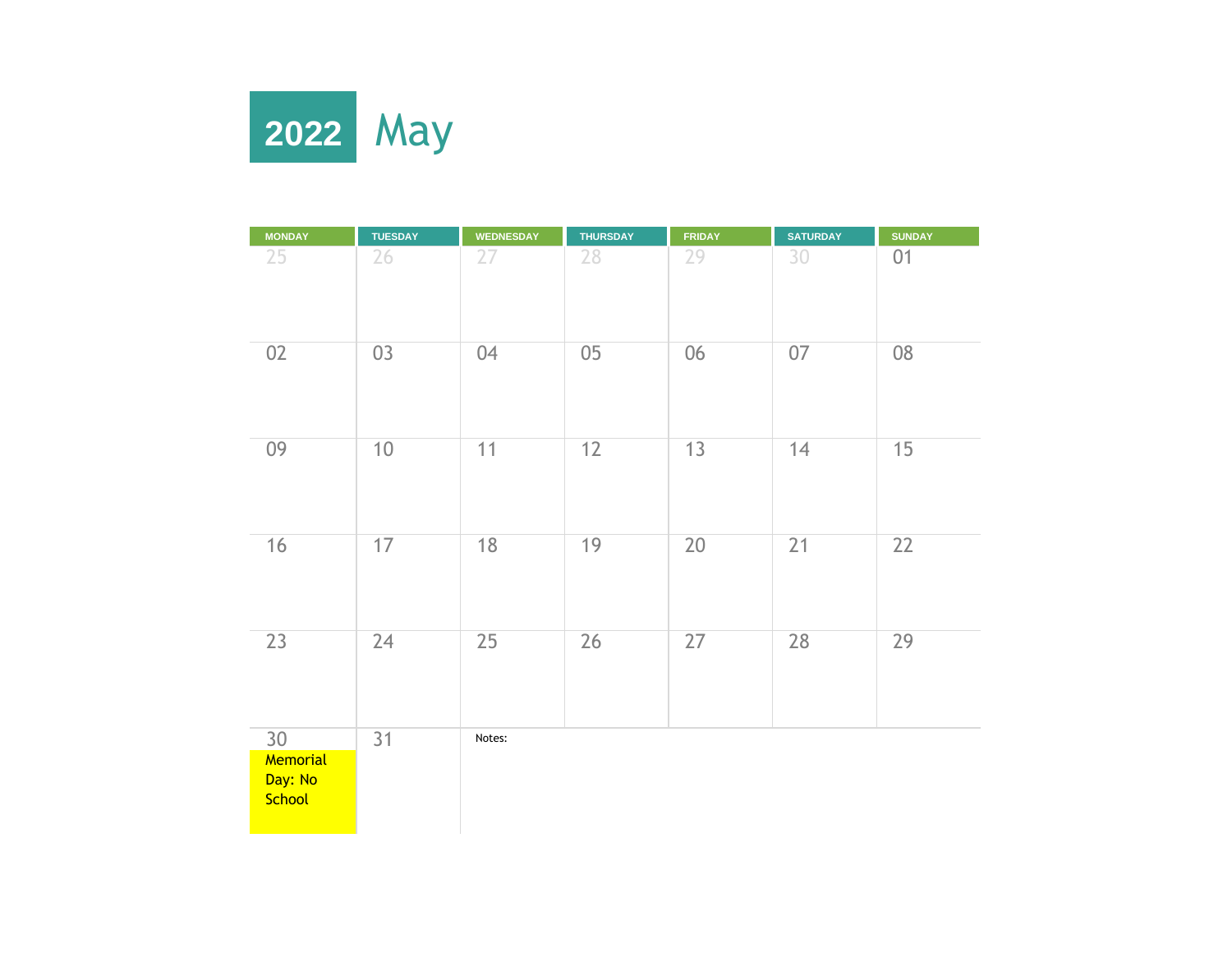

| <b>MONDAY</b>                                         | <b>TUESDAY</b> | <b>WEDNESDAY</b> | <b>THURSDAY</b>         | <b>FRIDAY</b>                                  | <b>SATURDAY</b> | <b>SUNDAY</b> |
|-------------------------------------------------------|----------------|------------------|-------------------------|------------------------------------------------|-----------------|---------------|
| 30                                                    | 31             | 01               | 02                      | 03                                             | 04              | 05            |
| 06                                                    | 07             | 08               | 09                      | 10                                             | 11              | 12            |
| 13                                                    | 14             | 15               | 16                      | 17<br>Last Day of<br>School<br>(academic year) | 18              | 19            |
| 20                                                    | 21             | 22               | 23                      | 24                                             | 25              | 26            |
|                                                       |                |                  | No School: Summer Break |                                                |                 |               |
| 27<br><b>School Resumes-</b><br><b>Summer Session</b> | 28             | 29               | 30                      | 01                                             | 02              | 03            |
| 04                                                    | 05             | Notes:           |                         |                                                |                 |               |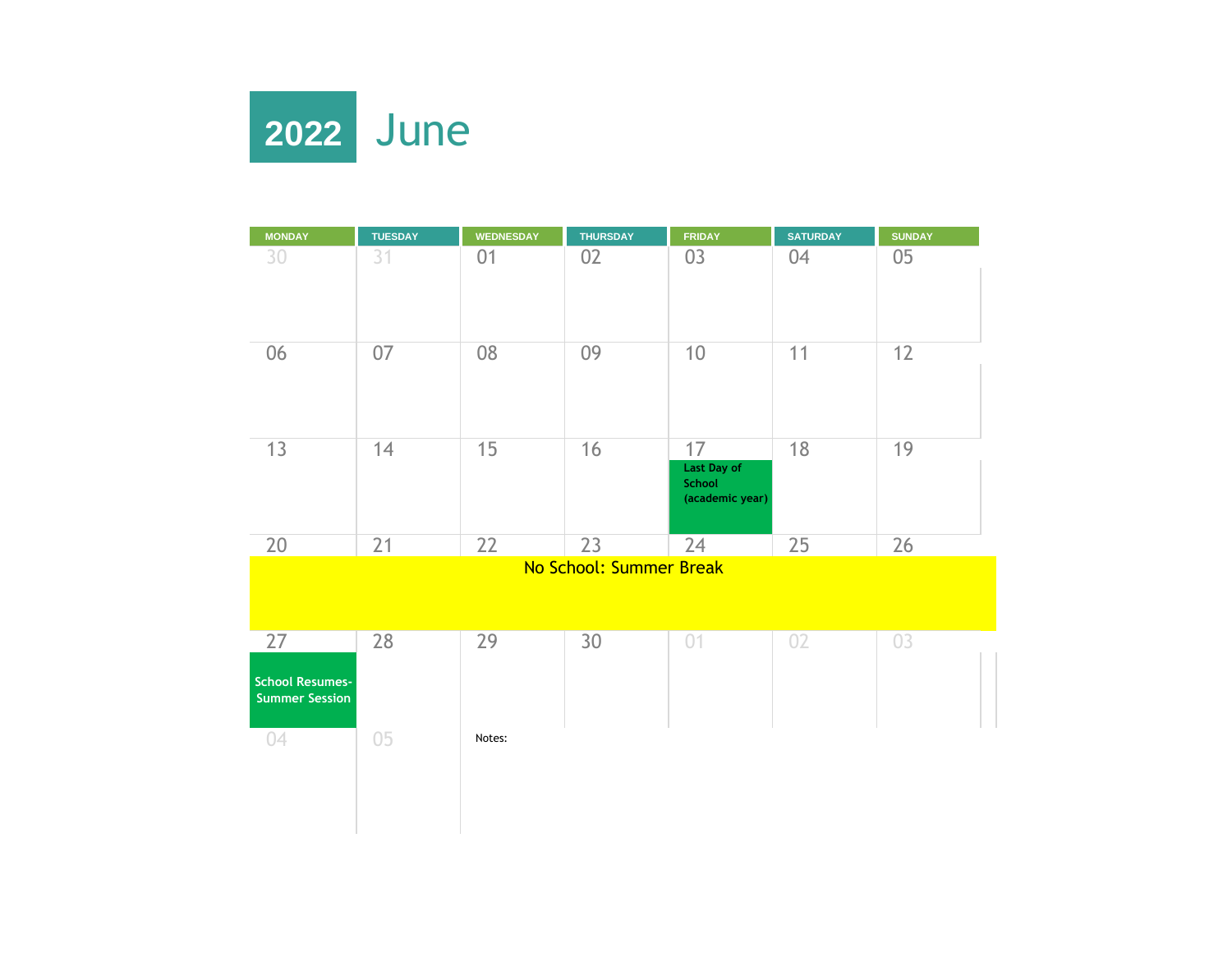

| <b>MONDAY</b>                                   | <b>TUESDAY</b> | <b>WEDNESDAY</b> | <b>THURSDAY</b> | <b>FRIDAY</b>                                                                                                                                                                                                                                                                                                   | <b>SATURDAY</b> | <b>SUNDAY</b> |
|-------------------------------------------------|----------------|------------------|-----------------|-----------------------------------------------------------------------------------------------------------------------------------------------------------------------------------------------------------------------------------------------------------------------------------------------------------------|-----------------|---------------|
| 27                                              | 28             | 29               | 30              | 01                                                                                                                                                                                                                                                                                                              | 02              | 03            |
| <b>School Resumes-</b><br><b>Summer Session</b> |                |                  |                 |                                                                                                                                                                                                                                                                                                                 |                 |               |
| 04                                              | 05             | 06               | 07              | 08                                                                                                                                                                                                                                                                                                              | 09              | 10            |
| 11                                              | 12             | 13               | 14              | 15                                                                                                                                                                                                                                                                                                              | 16              | 17            |
| 18                                              | 19             | 20               | 21              | 22                                                                                                                                                                                                                                                                                                              | 23              | 24            |
| 25                                              | 26             | 27               | 28              | 29                                                                                                                                                                                                                                                                                                              | 30              | 31            |
| 01                                              | 02             | Notes:           |                 | STEM STEPS school admits students of any race, color, national origin, and ethic origin to all the<br>rights, privileges, programs and activities generally accorded or made available to students at the<br>school. It does not discriminate on the basis of race, color, national origin and ethnic origin in |                 |               |

administration of its educational policies, admission policies, scholarship and loan programs and athletic and other school-administered programs.